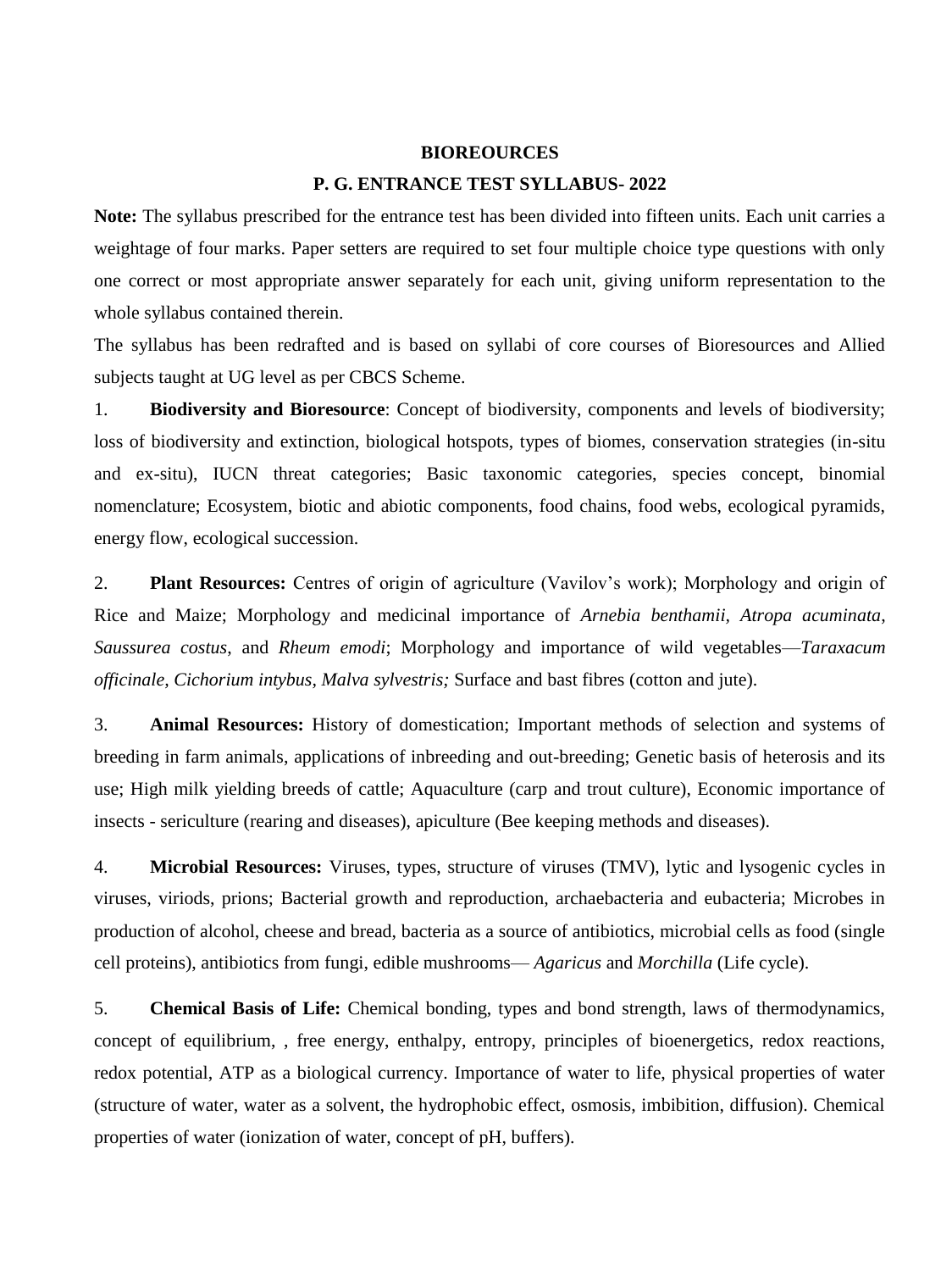6. **Cell Structure:** Structure and functions of cell wall, plasma membrane, golgi apparatus, endoplasmic reticulum, chloroplast, mitochondria, ribosomes, and central vacuole; Fluid mosaic model of plasma membrane, ultrastructure of nuclear membrane; Organization of genetic material with special reference to nucleosome model. Cell cycle, mitosis and meiosis.

7. **Reproductive Biology:** Plant and animal reproduction: Development of anther and pollen, structure and types of ovule and embryosacs, types of pollination, double fertilization, structure of endosperm, dicot and monocot embryo, polyembryony and apomixes. Gametogenesis and fertilization in mammals, types and patterns of cleavage, blastulation and gastrulation, extra embryonic membranes, types of placentation.

8. **Hormonal regulation and Immune system:** Physiological effects of auxins, gibberellins, cytokinins, abscisic acid and ethylene, dormancy, photo-morphogenesis; Sources and effects of vertebrate hormones (pituitary glands, adrenal glands, thyroid glands, parathyroid glands, pineal gland, thymes gland, gonads); Innate and acquired immunity, cells and organs of the immune system, concept of immunoglobins and antigens.

9. **Basic Metabolic Processes:** Photosynthesis, pigments, photosystem I and II, enhancement effect, electron transport chain, photophosphorylation, C3, C4 and CAM pathways, and photorespiration. Aerobic and anaerobic respiration, glycolysis, Krebs cycle, electron transport system, oxidative phosphorylation (chemi-osmotic mechanism), Degradation of saturated fatty acids (β-oxidation); biological nitrogen fixation, urea cycle.

10. **Carbohydrates and Lipids:** Structure, Occurrence and biological importance of monosaccharides, oligosaccharides, polysaccharides and glycoproteins (glucose, sucrose, starch, glycogen, chitin, proteoglycans, peptidoglycans). Configuration and conformation of monosaccharides (elementary idea); Nomenclature and classification of lipids; structure and properties of saturated and unsaturated fatty acids; Functions of lipids. Stored foods in plants and animals.

11. **Proteins and Enzymes:** Enzymes, classification and nomenclature, concept of holozymes, apoenzymes, coenzymes and cofactors, mechanism of enzyme action. Levels of structure in protein architecture (primary, secondary, tertiary and quaternary). Classification of

proteins based on solubility and shape. Amino acid structure (classification, acid base properties, and stereochemistry).